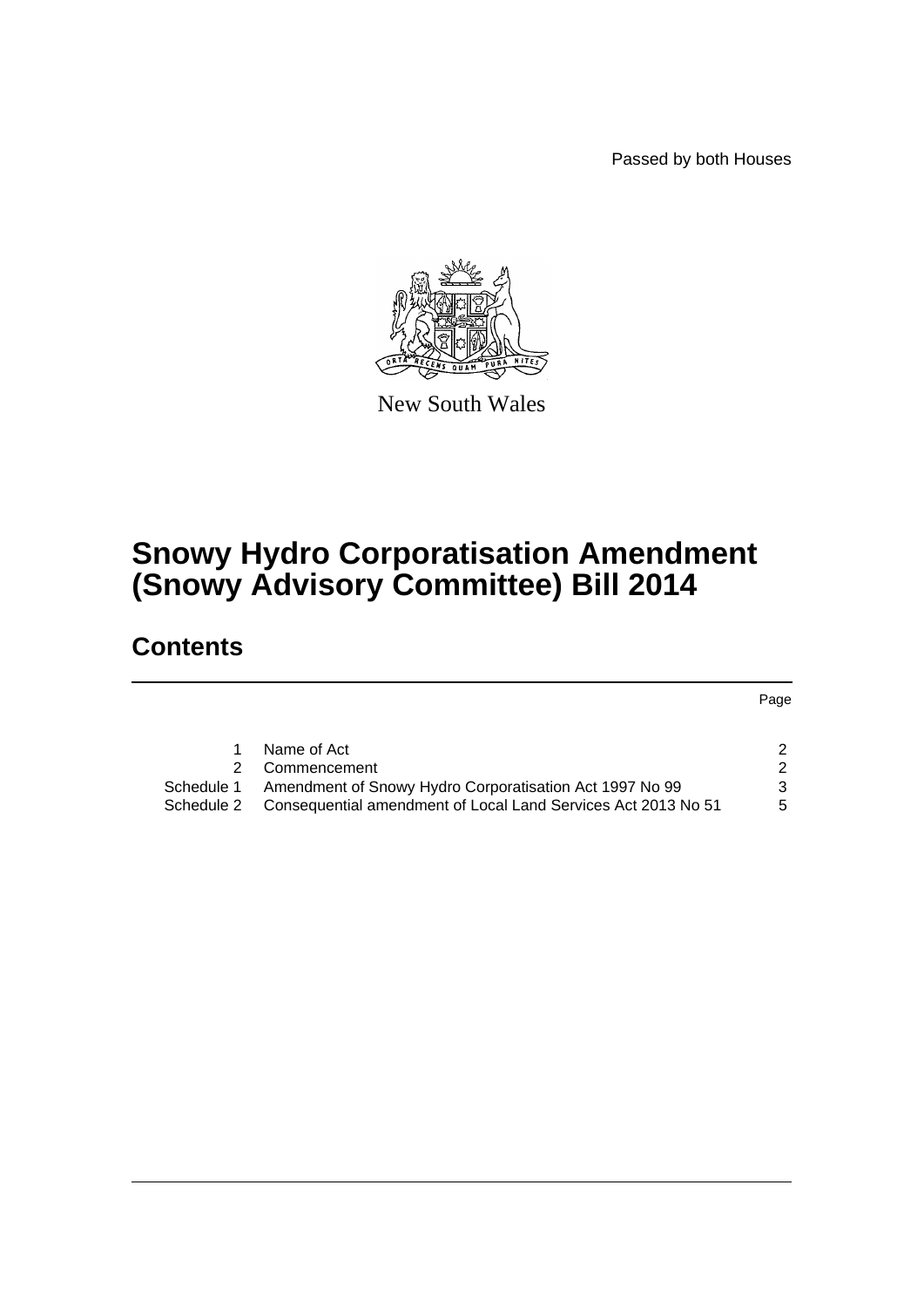*I certify that this public bill, which originated in the Legislative Assembly, has finally passed the Legislative Council and the Legislative Assembly of New South Wales.*

> *Clerk of the Legislative Assembly. Legislative Assembly, Sydney,* , 2014



New South Wales

# **Snowy Hydro Corporatisation Amendment (Snowy Advisory Committee) Bill 2014**

Act No , 2014

An Act to amend the *Snowy Hydro Corporatisation Act 1997* to constitute the Snowy Advisory Committee and to specify its function; and for other purposes.

*I have examined this bill and find it to correspond in all respects with the bill as finally passed by both Houses.*

*Assistant Speaker of the Legislative Assembly.*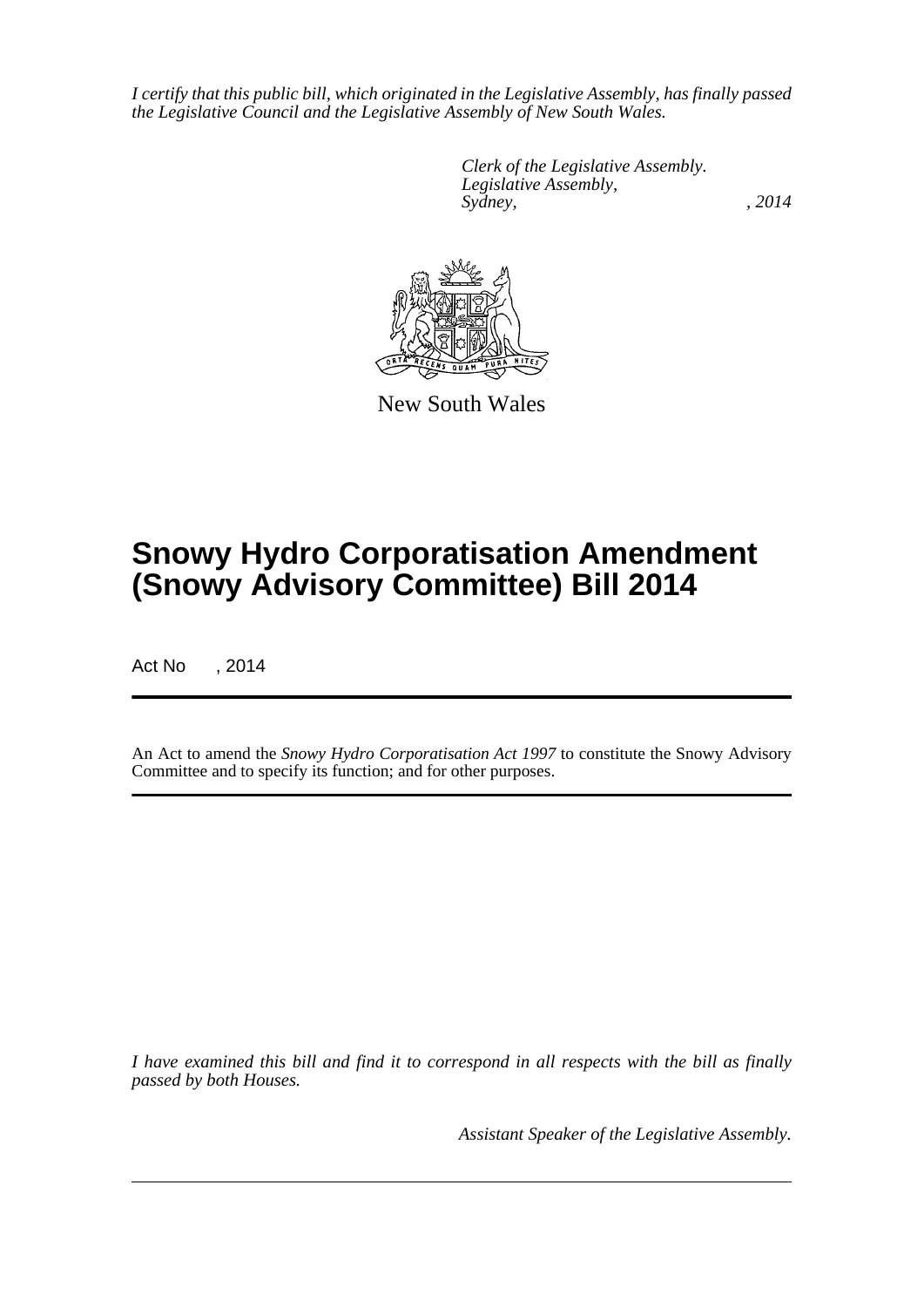Snowy Hydro Corporatisation Amendment (Snowy Advisory Committee) Bill 2014 [NSW]

#### <span id="page-2-0"></span>**The Legislature of New South Wales enacts:**

#### **1 Name of Act**

This Act is the *Snowy Hydro Corporatisation Amendment (Snowy Advisory Committee) Act 2014*.

#### <span id="page-2-1"></span>**2 Commencement**

This Act commences on a day or days to be appointed by proclamation.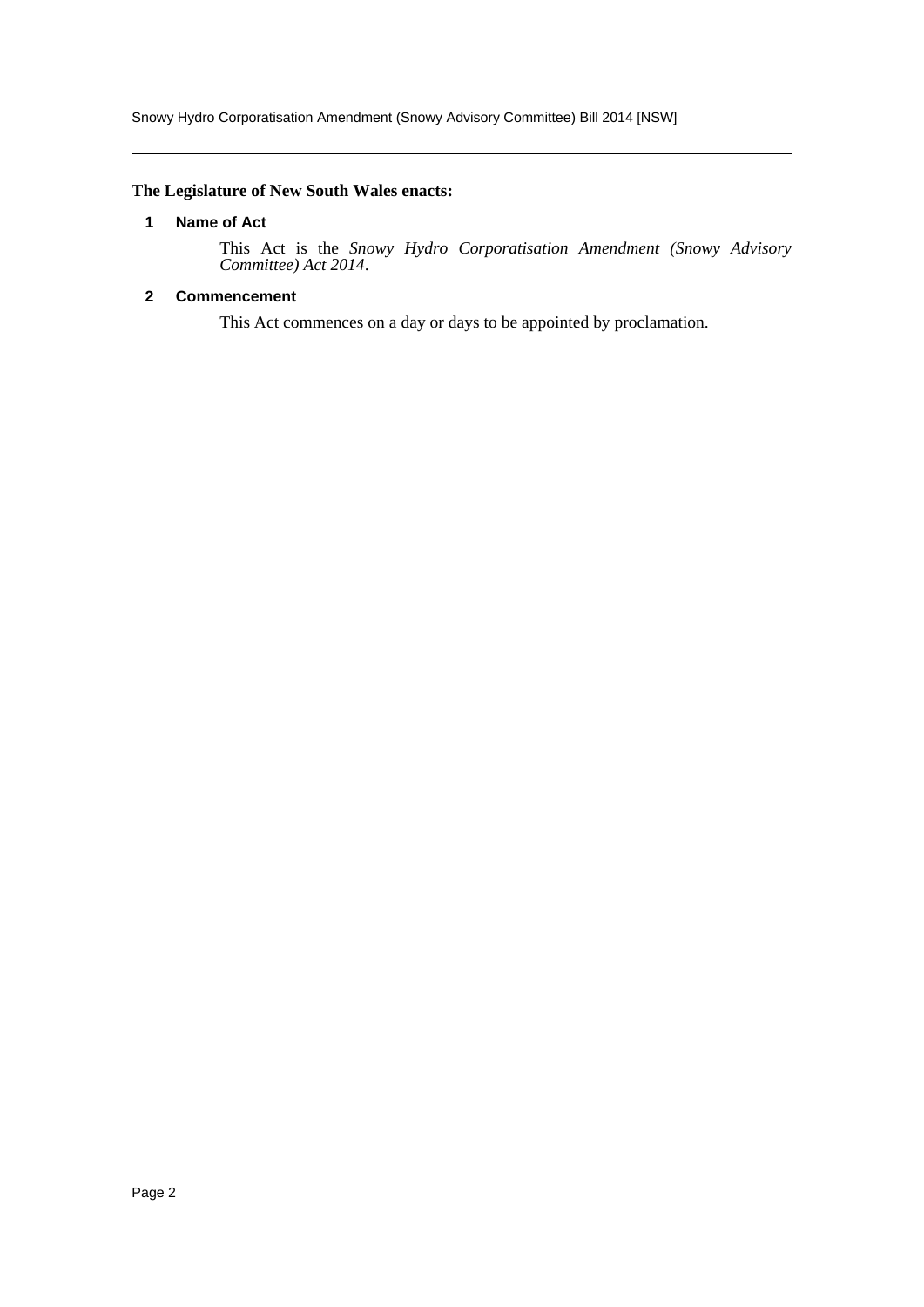### <span id="page-3-0"></span>**Schedule 1 Amendment of Snowy Hydro Corporatisation Act 1997 No 99**

#### **[1] Section 27 Public consultation on review or variation of licence**

Omit section 27 (2) (b) and the last sentence of section 27 (2).

#### **[2] Section 57**

Omit the section. Insert instead:

#### **57 Snowy Advisory Committee**

- (1) There is established by this Act the Snowy Advisory Committee (the *Committee*).
- (2) The function of the Committee is to advise the Water Administration Ministerial Corporation each year on the timing and pattern for the release of water for environmental reasons under the Snowy water licence.
- (3) The Committee is to consist of:
	- (a) at least 6 members appointed by the Minister, and
	- (b) a member appointed by the Minister who is by the instrument of appointment to be appointed as Chairperson of the Committee.
- (4) The membership of the Committee is to comprise the following:
	- (a) at least 2 members must be community representatives,
	- (b) of the community representatives, 2 are to be nominated by a Minister of the State of Victoria,
	- (c) at least 1 member must be a representative of environmental interest groups,
	- (d) at least 1 member must be a representative of Aboriginal interests,
	- (e) at least 1 member must be a representative of the government of the State of New South Wales,
	- (f) at least 1 member must be a representative of the government of the State of Victoria.
- (5) The regulations may make provision with respect to the membership of the Committee.
- (6) A member of the Committee holds office for such period (not exceeding 3 years) as is specified in the member's instrument of appointment, but is eligible (if otherwise qualified) for re-appointment.
- (7) The Committee is subject to the control and direction of the Minister in the exercise of its function, except in relation to the contents of any advice given by it.
- (8) A member may resign from office, or may be removed from office by the Minister with the approval of the person or body that nominated the member for appointment.
- (9) The procedure for the calling of meetings of the Committee and for the conduct of business at those meetings is, subject to this section and the regulations, to be as determined by the Committee.
- (10) Unless otherwise provided by the regulations, the quorum for a meeting of the Committee is a majority of the members for the time being.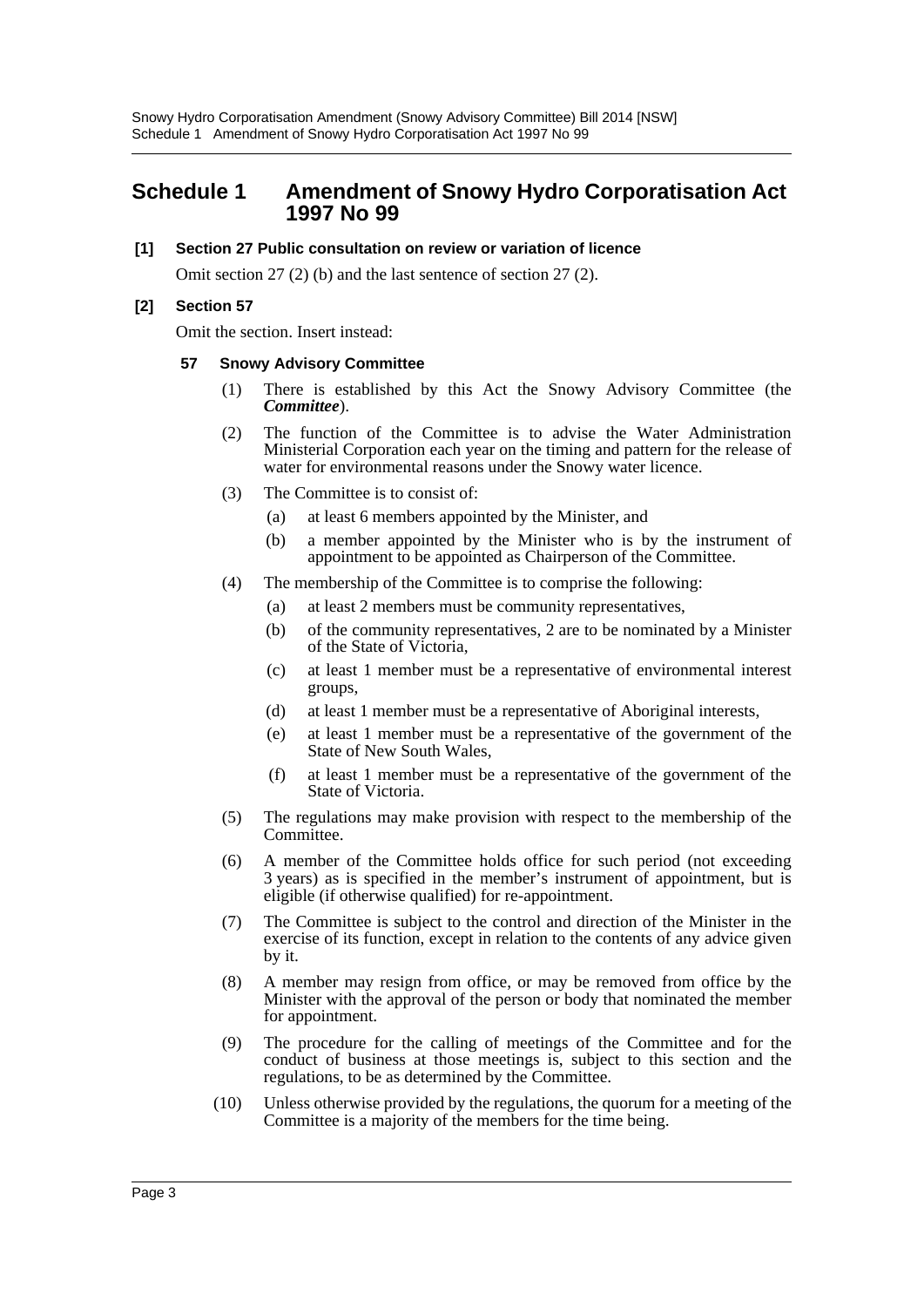#### **[3] Schedule 4 Savings, transitional and other provisions**

Insert at the end of clause 1 (1): any Act that amends this Act

#### **[4] Schedule 4**

Insert at the end of the Schedule with appropriate Part and clause numbering:

### **Part Provision consequent on enactment of Snowy Hydro Corporatisation Amendment (Snowy Advisory Committee) Act 2014**

#### **Dissolution of Snowy Scientific Committee**

- (1) On the commencement of this clause:
	- (a) the body corporate established by this Act as the Snowy Scientific Committee is dissolved, and
	- (b) any assets, rights and liabilities of the Snowy Scientific Committee become the assets, rights and liabilities of the Crown, and
	- (c) each person appointed as a member of the Snowy Scientific Committee ceases to hold office as such a member.
- (2) A person who ceases to hold office as a member of the Snowy Scientific Committee is not entitled to any remuneration or compensation because of the loss of that office.
- (3) A reference in any other Act, or in any instrument of any kind (including any contract or agreement), to the Snowy Scientific Committee is to be construed as a reference to the Snowy Advisory Committee.